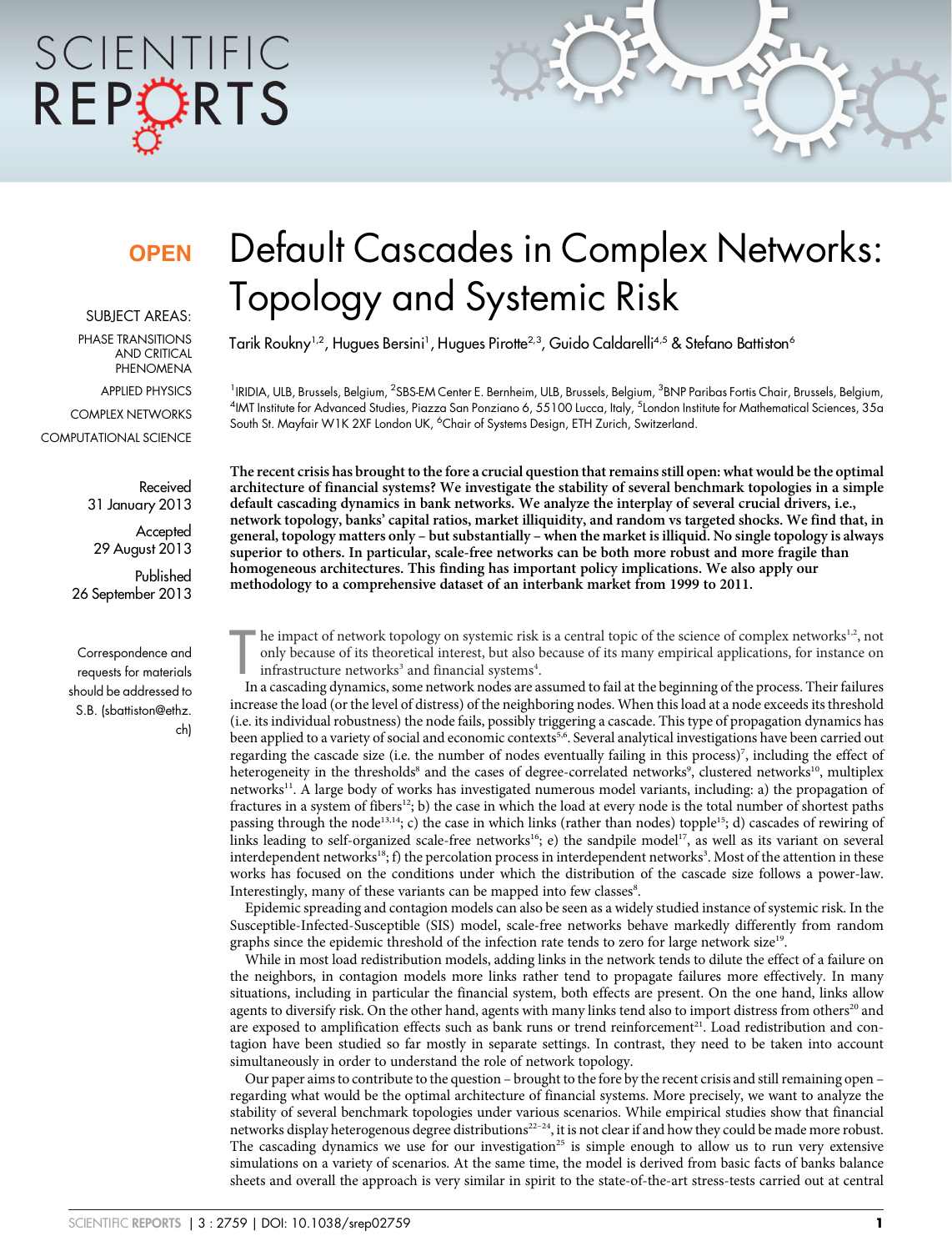$\mathrm{banks}^{26,27}.$  It is also in line with a few works that have studied systemic risk using cascading dynamics<sup>28,29</sup>, based on the idea that financial institutions are connected in a network of liabilities and claims<sup>30</sup>.

Unlike previous works, we deliver a comprehensive study of the interplay of the main drivers of systemic cascades: (1) network topology, (2) individual nodes robustness (i.e. banks' capital ratios), (3) relative strength of contagion (which is related to market illiquidity) and (4) random vs targeted initial shocks.

We find that, in general, topology does not matter when the load redistribution component of the model is the only one at work. In contrast, it substantially matters when the contagion component is present, that is when the market is illiquid. Remarkably, we also find that it is false that certain topologies are always superior to others. In particular, scale-free networks can be both more robust and more fragile than homogeneous architectures. This finding has profound policy implications. It means that the optimal architecture depends on the level of market liquidity and suggests that regulators should be aware of the topology they are confronted with, before making decisions regarding liquidity injections.

As an empirical exercise, we also carry out simulations on a comprehensive dataset of an interbank market from 1999 to 2011, which shows, with some caveats, what would have been the effect of defaults and liquidity interventions in a range of scenarios regarding capital ratios and market illiquidity.

#### **Results**

We investigate a model that was introduced<sup>25</sup> to describe the propagation of defaults among banks connected in a network of liabilities. Previous work on such model focused on the analytical computation of the expected cascade size in regular networks. Here instead, we carry out extensive numerical studies by varying all the parameters of the model, including different degree distributions and different levels of illiquidity.

The model can be summarized as follows. The nodes in the network represent financial institutions (hereafter ''banks'' or ''agents'') and links represent lending relationships (i.e. a bank lends money to another one), with the convention that the direction of the link is taken from the lender to the borrower. For the sake of mathematical tractability, we define the individual financial robustness  $\eta_i$  of each bank as the ratio between the bank equity (i.e., its net capital) and the amount of its assets invested in the interbank market. When bank i faces losses due to some defaulting borrowers, its equity and thus its robustness decreases in proportion to its relative exposure to those borrowers. We assume that there is no asset recovery in the short run and that a bank defaults when its robustness drops below zero. This is a standard approach following from balance-sheet identities<sup>28,29</sup>.

Notice that in the basic case of a ''liquid market'' (i.e. when it is easy for a bank to find buyers for the assets the bank needs to liquidate) and homogenous link weights, the dynamics of our model can be mapped into the classic threshold dynamics investigated by<sup>5</sup> and subsequently by<sup>6</sup>. One difference is that in our model the variance of the robustness (equivalent to the threshold  $in<sup>5-7</sup>$ ) depends itself on the connectivity (see Methods).

In contrast, when markets are not liquid, then depending on how many defaults it faces and on how large is its initial robustness, bank i may have to face an additional decrease of robustness, as described by Eq.1. In brief, bank i may face an additional loss due to its short term lenders deciding not to renew their loans (i.e. there is a so-called "credit run" on bank  $i$ ), forcing bank  $i$  to sell some assets below their market price (a so-called "fire-selling"). This effect, which increases with the illiquidity of the market for assets, is captured by the parameter  $b$  and emerges in the model from the assumptions on the behavior of the short term lenders of the bank<sup>25</sup> - see more detail in Methods and in Supplementary Material (SM). From the point of view of dynamical processes on networks, the credit run constitutes an amplification mechanism of losses which introduces a contagion

component in the model. The parameters of the model include the network structure, which remains fixed during the dynamics and the level b of the market illiquidity. The dynamics depends also on the initial conditions, i.e. the distribution of initial robustness  $\eta_i(0)$ across the nodes and the nodes that initially fail (i.e. the shocks). One of the problems in investigating cascading dynamics in networks lies in the many different ways of allocating the initial robustness and the shocks. Therefore, we consider the following choices.

- . We vary the type of shock (random or targeted)
- . We vary the type of correlation between robustness and degree (no correlation; the higher the degree node the higher the robustness and vice versa).
- . We vary the degree distribution (among scale-free, random graph or regular), in one case imposing a correlation between in-degree and out-degree. In another case, we impose only the out-degree and leave the in-degree random and uncorrelated with the outdegree. In the last case we take the opposite situation (i.e., we impose the in-degree and leave the out-degree random and uncorrelated with the in-degree).
- We vary the market illiquidity (the parameter  $b = 0$  or  $b > 0$ )

A combination of the above choices is indicated in the following as a ''scenario''. In each scenario then, we study the cascade size as a function of the average out-degree  $k$  in the network and the average value *m* of initial individual robustness. The initial robustness  $\eta_i(0)$  is allocated across banks according to a Gaussian probability distribution with mean  $\mu$  and variance  $\sigma$  (the latter being a function of k). Negative values of  $\eta_i(0)$  imply that the corresponding banks are in default at the beginning. We refer to these as endogenous shocks. In addition, a fraction  $y_0$  of banks is additionally set to default. These are referred to as exogenous shocks.

The results for the cascade size are illustrated in the form of phase diagrams (see for instance Figure 1a) where each curve in the diagram represents, for a given network topology, the frontier between large and very small cascades in the space of average out-degree k and average initial robustness  $m$  (see Methods). As one may expect, for a given value of  $k$ , by increasing  $m$  we can always move away from the region of large cascades. Thus, the higher the frontier is the more ''fragile'' the network is as a whole in the given scenario. This implies that higher levels of initial robustness (or initial core capital) are needed in order to prevent the triggering of large cascades. The figure then allows to see whether a network topology becomes more or less fragile by increasing the density of links and to compare it with the behaviour obtained through the use of different topologies.

Similarly, in each scenario, we also study the cascade size as a function of the market illiquidity  $b$  and the average value  $m$  of initial individual robustness. In this case, the average out-degree k is fixed. The results are also shown in a phase diagram (see for instance Fig. 3a). The figure allows to see how different network topology are affected by illiquidity and what level of average core capital (robustness) would be needed to move into the safe region. Additionally to the curves, we associate a color with each topology. For all figures, colored regions represent large cascades outcomes and white regions represent small or no cascades outcomes.

Random exogenous defaults and random individual robustness. We start from the most general case, where individual financial robustness is uncorrelated with the degree and the banks initially defaulting are randomly chosen. When the market is liquid, i.e. b  $= 0$ , (Fig. 1a) the three network topologies present very similar frontiers in the phase diagram. The frontier decreases with  $k$ implying less fragility at the system level. Indeed, at a fixed large k it takes a smaller level of average individual initial robustness  $m$  to move into the safe region of no cascades, i.e. below the frontier. These results (obtained with simulations of the cascading process on 1000 realizations of networks consisting of 1000 nodes) confirm previous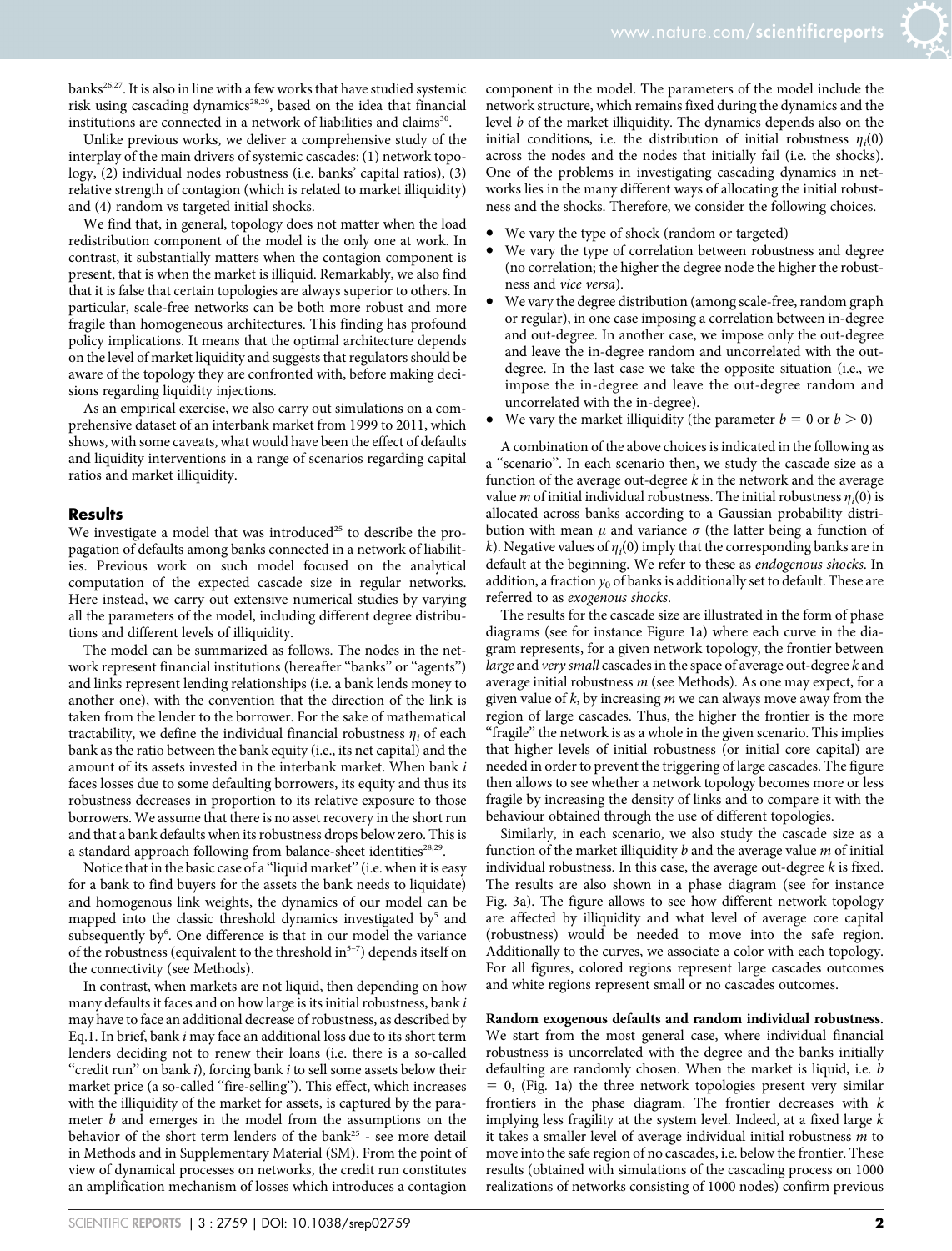

Figure 1 | Frontier of large cascades evolution in an asset liquid market,  $b = 0$ . (a) Random exogenous defaults and random individual robustness  $\sigma$ 0.3,  $y_0 = 0.03$ . (b) Targeted exogenous defaults and positive correlation between degree individual robustness  $\sigma = 0.3$ ,  $y_0 = 0.04$ .

findings based on simulations on larger networks<sup>7</sup>. They confirm also the results based on the analytical expression of the expected cascade size that were obtained as fixed point of the recursive expression for the number of defaulting nodes<sup>7,25</sup>. Nevertheless, here we explicitly compare the phase diagram for scale free networks and random graphs and we emphasize that they are very similar even for networks of medium size (i.e.  $N = 1000$ ). Therefore, the topology seems not to play a role as long as the basic case of the model is considered. Notice also that a difference between the phase diagram of scale free networks and random graphs was reported instead in<sup>6</sup>, where the calculation of the cascade size is analytical and based on the generating function formalism.

In contrast, when the market is illiquid, i.e.  $b > 0$  (Fig. 2a) the frontier of large cascades depends non monotonically on  $k$ . This is because when  $k$  is large, defaults trigger more runs of short-term lenders and thus more fire-sales and cost for the banks (see Methods). The result for regular and random topologies is also in line with previous analytical findings $25$ . Notice that for the scale-free topology, the frontier of large cascades is systematically higher than for the other cases, making scale-free networks more fragile. Fig. 3a shows the phase diagram in the space  $b$ ,  $m$ . As it appears, scale-free networks are more sensitive to the increase of illiquidity. While the frontier for regular and random topologies saturate for values around  $b = 0.2$ , the frontier for scale-free continues to increase, implying a higher fragility when illiquidity *b* is high.

Random exogenous defaults and correlation between degree and individual robustness. The following experiments focus on settings where the individual financial robustness is correlated to the degree. Two types of scenario are at stake: The *positive* one where the agents with higher degree are endowed with higher financial individual robustness - The negative one where the agents with higher degree are endowed with lower financial individual robustness. As results for liquid asset market do not differ from the general case (Fig. 1a), they are reported in the SM.

However, when the asset market becomes illiquid, different outcomes occur. Fig. 2b shows the results for the positive scenario. Even though all classes provide similar shapes when  $k$  increases, the regular topology becomes the most fragile as its area of large cascades is higher than the other types of networks. Remarkably, the scale-free topology has the lowest frontier and, hence, is the least fragile of the three topologies. This is opposite to the general case in Fig. 2a. As the results from random networks fall between the two previous classes, it appears that, under the current positive scenario, the more heterogenous the structure is, the less fragile the system becomes. In the negative scenario, this statement is reversed and more heterogeneity leads to more fragility of the system as Fig. 2c shows. In fact, the ranking in terms of fragility profile is in line with the general case in Fig. 2a, even though the gap between the three frontiers is higher for low values of  $k$  and diminishes as *k* increases.

Fig. 3 displays the results of both positive and negative scenarios for increasing levels of the illiquidity b. In Fig. 3b, the scale-free class shows to be less sensitive and, thus, less fragile than the two others once  $b > 0.1$ . Nevertheless, when b is higher then 0.3, the frontier for the regular and random graphs does not increase anymore while the scale-free continues to increase with *b* albeit at a slower rate. In Fig. 3c, the three topologies share the same frontier until a point around  $b = 0.2$ , beyond which the frontier for regular and random graphs subsequently stop increasing while the sensitivity of the frontier for the scale-free graph continues to grow.

Targeted exogenous defaults and positive correlation between degree individual robustness. In the previous scenarios, agents enduring exogenous shocks were selected randomly. Fig. 1b, Fig. 2d and Fig. 3d retrieve results of simulations where the exogenous shocks affect the agents with the largest degree as described in the Methods. Those figures imply a scenario of positive correlation between degree and financial individual robustness. Results from random and negative correlations are reported in the SM. Hence, here, the shocks are targeted towards the highly connected agents. The three figures exhibit a sharp difference between scale-free networks and the more homogenous ones. In fact, the frontiers of large cascades for the former structure are systematically higher than the latter. For any state of market liquidity, the fragility of scale-free networks is exacerbated when hubs are targeted (confirming a classical observation of complex networks behaviors). This result holds even in the case of completely liquid assets, which was blind to the underlying topology under random shocks, and remains valid for any type of correlation between distributions of individual financial robustness and degree (see SM).

Empirical case: the e-MID. Finally, we apply our approach to the empirical data of a specific interbank market. Notice that this is not a validation of the model, which would require to have detailed information over time on the financial state of the banks in order to follow chains of default or distress events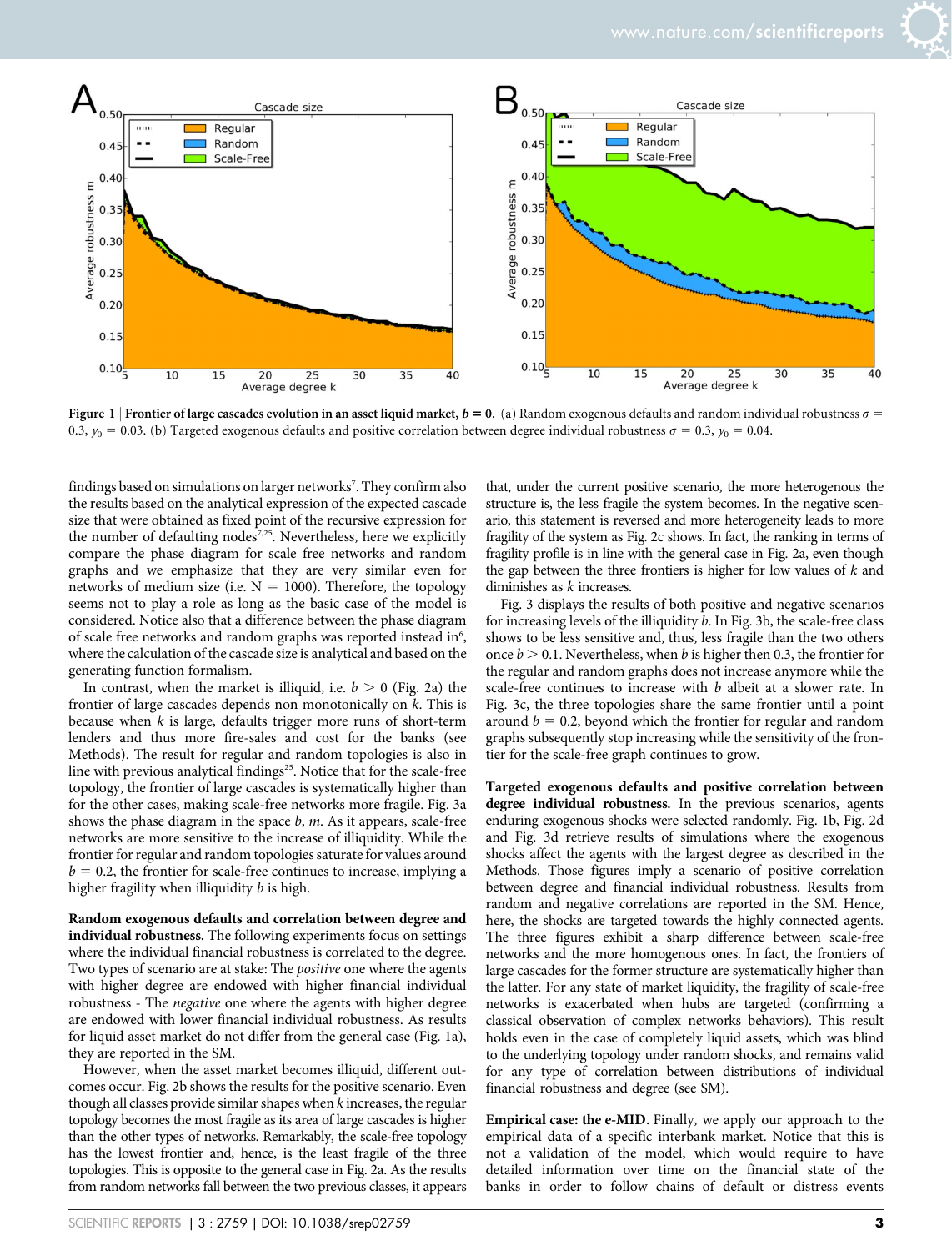

Figure 2 | Frontier of large cascades evolution in an asset illiquid market,  $b=0.4$ . For convenience, we use  $\gamma_s=\gamma10^{-3}$ . (a) Random exogenous defaults and random individual robustness  $\sigma = 0.3$ ,  $y_0 = 0.03$ ,  $y_s = 0.1$ . (b) Random exogenous defaults and positive correlation between degree and individual robustness  $\sigma = 0.3$ ,  $y_0 = 0.04$ ,  $y_s = 0.13$ . (c) Random exogenous defaults and negative correlation between degree and individual robustness  $\sigma = 0.3$ ,  $y_0 = 0.04$ 0.04,  $\gamma_s$  = 0.13. (d) Targeted exogenous defaults and positive correlation between degree individual robustness  $\sigma$  = 0.3,  $\gamma_0$  = 0.04,  $\gamma_s$  = 0.13.

across the network. Our dataset consists of a collection of monthly snapshots of the network of the so-called e-MID interbank money market (see Methods). Links represent lending flows among banks aggregated at the time scale of a month. The data span the period between January 1999 and December 2011. We analyze the evolution of frontiers of large cascades for the months of January of each year between 1999 and 2011 in the space of average robustness  $m$  and market illiquidity  $b$ , as it was previously done in Fig. 3 in the case of synthetic networks.

In order to better interpret our findings, a network analysis of the structural changes occurring in the e-MID market over the years is provided in the SM. In essence, it appears that since 1999, essentially due to a wave of merging and acquisitions in the banking sector, the interbank market has gradually shrunk in terms of size (i.e., number of active banks) and density (i.e., number of active edges). It is also important to notice that the total volume (the aggregate level of money lent) was generally growing (more then doubled between 2000 and 2007) until the global financial crisis where it has been markedly reduced: the total volume in January 2009 is almost a sixth of the total volume in 2007. These networks have been found to display heterogenous degree distribution and core periphery<sup>24,31</sup>.

As shown in Fig. 4, the frontiers corresponding to the period between 1999 and 2008 can be separated from those in the period between 2009 and 2011. The former curves exhibit a smooth and linear dependence on illiquidity b. The latter curves are located at lower values of individual robustness m and tend to be less sensitive to illiquidity. The years of 2007 and 2008 correspond to the highest frontier (i.e., to the highest potential fragility) although the trend in the preceding years is not monotonic. Notice that the year of 2009 corresponds to the lowest frontier, which would imply that large cascades are more difficult to be triggered.

The period between January 2008 and January 2009 corresponds to the post-Lehman Brothers era, marked by (i) an important rise of interbank rates for all major currencies and (ii) a takeover of central banks to provide liquidity and guarantees to banks. As banks became more reluctant to engage in credit exposures with other banks and started trading with the central bank (that is not present in our dataset), default cascades across the interbank market became obviously much less likely to be triggered. This explains the sudden drop of the 2009 frontier with respect to the previous years and its smaller sensitivity to illiquidity (i.e. smaller slope). After 2009, banks slowly started to engage again in the interbank market making it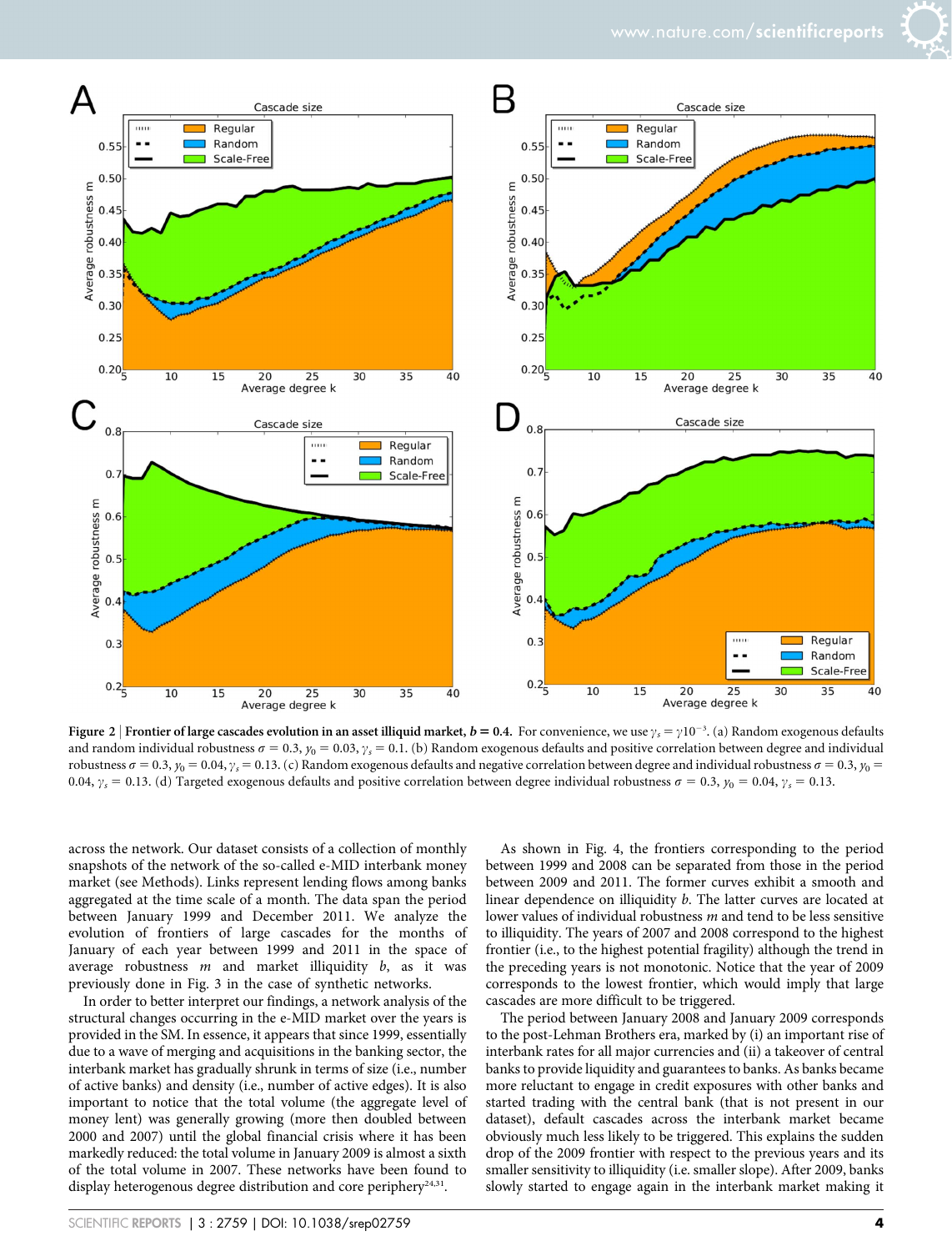

Figure 3 | Frontier of large cascades evolution with fixed average degree,  $\bar{\bm{k}}$  = 20. For convenience, we use  $\gamma_s$  =  $\gamma10^{-3}$ . (a) Random exogenous defaults and random individual robustness,  $\sigma = 0.3$ ,  $y_0 = 0.03$ ,  $y_s = 0.1$ . (b) Random exogenous defaults and positive correlation between degree and individual robustness,  $\sigma = 0.3$ ,  $y_0 = 0.04$ ,  $y_s = 0.13$ . (c) Random exogenous defaults and negative correlation between degree and individual robustness,  $\sigma = 0.3$ ,  $y_0 =$ 0.04,  $\gamma_s = 0.13$ . (d) Targeted exogenous defaults and positive correlation between degree individual robustness,  $\sigma = 0.3$ ,  $\gamma_0 = 0.04$ ,  $\gamma_s = 0.13$ .

more sensitive to illiquidity as it is shown by the 2010 and 2011 curves in Figure 4.

These results illustrate how a model like ours can be exploited to explore the systemic impact of a shock on an interbanking network for various levels of capital ratios and illiquidity. This can help central bankers in designing ex-ante capital structure requirements and liquidity provisioning schemes ex-post. Despite the lack of data available for parameters like the average financial individual robustness, we are nevertheless able to identify some features that can be paramount in the analysis of action to be taken by regulators.

In particular, the case of 2009 provides insights on the impact of big provision policy guaranteed by the European Central Bank (ECB) at that time. Starting from the Fall of 2008, this action along with the important rise of interbank rates made banks less active in the interbank market. This, in turn, decreased the sensitivity of the market to illiquidity: in the presence of a smaller system in terms of both size and density, the amplification phenomenon depicted by our model loses its impact. In simpler terms, banks lend less to each other, thus reducing the impact of a credit run on any bank. Finally, we can imagine that this apparent benefit is not without drawbacks since the ECB is not recorded in our data: part of the previously captured risk has been transferred from the e-MID to the ECB. In light of the results from the synthetic simulations, introducing the ECB would indeed increase the heterogeneity of the underlying network. The case would become extreme: the ECB would appear as the node of last resort to avoid a system collapse.

#### **Discussion**

In this paper, we have presented an analysis of the impact that network topology can have on systemic risk. In the context of the recent financial crisis, this work contributes to the ongoing debate spurring around the architecture of financial markets and their fragility. In addition, our results take into consideration the role of capital requirements on individual institutions. In this respect, we have carried out a systematic study of the interplay among several drivers of systemic default cascades: (1) network topology (in terms of different degree distributions), (2) capital ratios across banks, (3) intensity of contagion (which in our model is related to the level of market illiquidity) and (4) the type of shock, i.e. random vs targeted.

With respect to the benchmark classes of regular and random graphs, scale-free networks are characterized by a higher level of heterogeneity in the number of financial linkages (e.g., in the ability to lend to and borrow from other agents). This translates into a stronger market concentration which makes some players becoming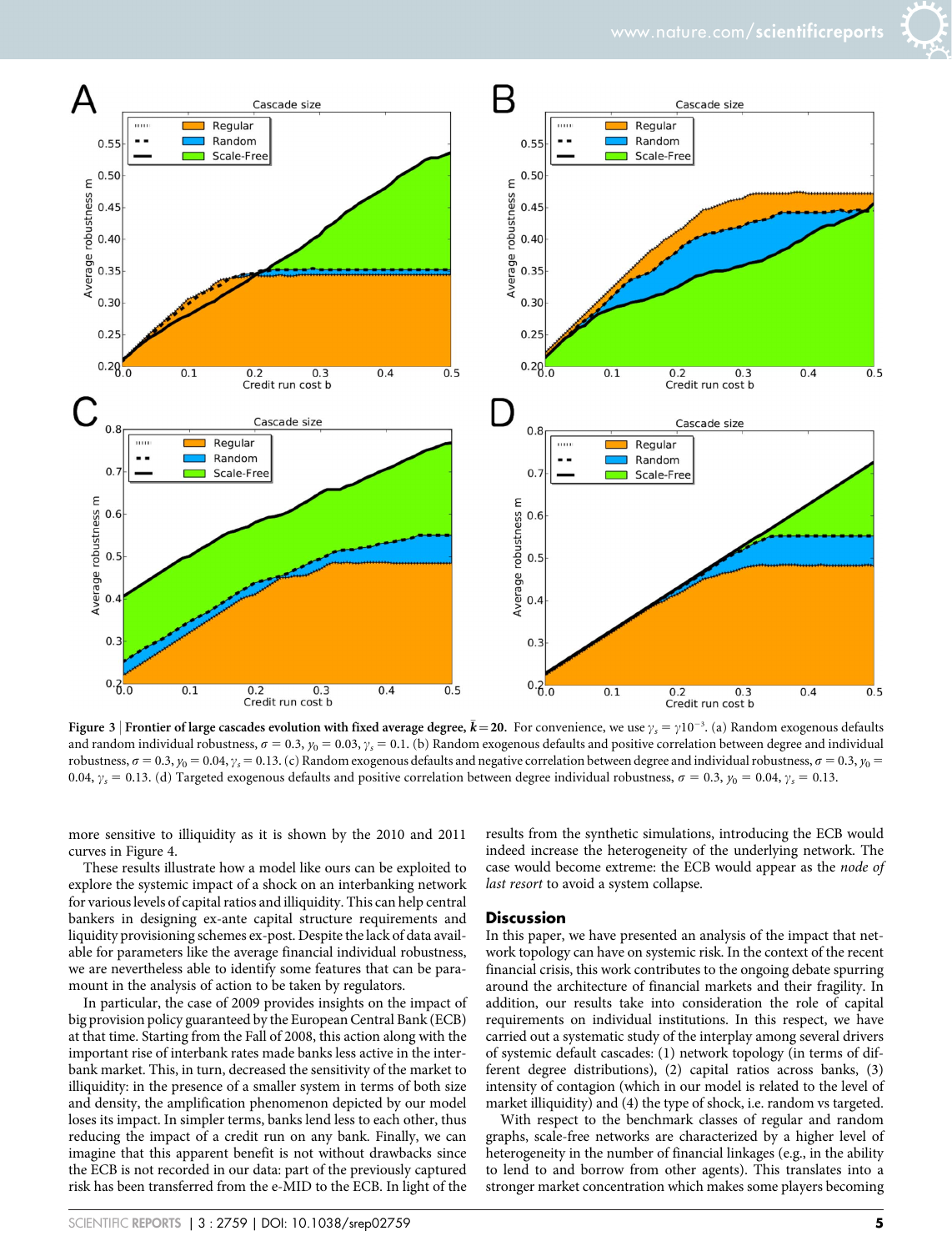

Figure 4 <sup>|</sup> Frontier of large cascades evolution of the e-MID market in the period between January 1999 and January 2011 under random exogenous defaults and random individual robustness distirbution. Impact of illiquidity on the structure of January of each year,  $\sigma = 0.3$ ,  $y_0 = 0.04$ ,  $y_s =$ 0.13. For convenience, we use  $\gamma_s = \gamma 10^{-3}$ .

the hubs for others. On the one hand, this architecture could be thought of as being more efficient (e.g., because hubs play a broker role) and more robust against shocks (e.g., because hubs are able to diversify shocks). On the other hand, from classical works on epidemic spreading, scale-free networks are also known to be proner to contagion processes. In the banking context, the existence of big universal banks serving only as pass-through for many others might render the system more fragile if these institutions are not individually robust enough.

Our work shows, for the first time in a systematic fashion, that the network topology alone does not determine the stability of the system. The optimal architecture depends first of all on the level of market liquidity. We have found that, in liquid markets and under random shocks, the topology does not matter in contrast with what one could think ex ante. This result is in line with lessons learned from previous crises (e.g., the Swedish case<sup>32</sup>). In contrast, in the case of illiquid markets, where agents can suffer from additional losses due to forced fire-sales, topology does play a role. In particular, scalefree networks show stability profiles markedly different from those of the two other network classes, in line with many previous results from the complex networks literature.

However – and importantly – it is far from true that certain topologies are always superior to others. We have shown that scale-free networks can be both more robust and more fragile than more homogeneous architectures, depending on two additional determinants, namely: (1) the allocation of core capital across the balance sheets of the institutions (i.e., initial endowments) and (2) the correlation between the number of lenders and borrowers (i.e., correlation between in and out degree). The second determinant can be thought of as a proxy for the liquidity capacity of the system as it represents the flow balance between the capacity to lend and the capacity to refinance.

On the one hand, scale-free topology is more robust when the most active agents (i.e., highest degree level) have the highest individual robustness and shocks are not targeted. This is consistent with the logic of having a better explicit buffer when the institution is more active in its lending and borrowing activity. On the other hand, scalefree topology is more fragile when the most active agents turn out to be the most vulnerable ones and, also, when shocks become targeted. However, it is worth noticing that even in the general case (i.e., no

correlations and random shocks), scale-free networks are more fragile than regular and random graphs. This is due to the fact that the presence of hubs increases the chances of contagion between various parts of the network. It is also due to the fact that, when markets are illiquid, having a very larger number of borrowers exposes – ceteris paribus – the hubs to a larger number of defaults that in our model is the trigger of possible creditors's runs.

To conclude, in our model the optimal topology depends on the balance between the dilution effect of load redistribution and the amplification effect of contagion. Both effects are present in the cascade dynamics in many contexts, ranging from power grids to biological contagion, especially when the human factor plays a role. Therefore, these findings could be relevant for the design of robust complex networks in several domains.

#### **Methods**

Distress channels. We consider two channels of distress propagation in the model. The first channel consists of the losses due to the defaults of borrowers of a given bank. The second channel works as follows. If, after suffering from losses due to the default of some borrowers, the short-term creditors of the bank decide to run on their loans, the bank has to sell part of its assets in order to honor the loans. In an illiquid market, i.e. when selling those assets in a short time is not easy, the bank is forced to sell below the market price (''fire-selling'') incurring in additional losses. The second propagation channel is thus an amplification mechanism for the first channel.

Agents. The agents in the model (also referred to as ''banks'') represent financial institutions and they are kept at a minimal level of sophistication. They are described by their balance-sheet, the list of their counterparties (i.e. borrowers and lenders) and an update rule of their financial robustness. An individual financial robustness indicator is devised according to the ratio of an agent's net worth over its assets invested in the current market:  $\eta_i = \frac{A_i - L_i}{A_i^{LN}}$ , where  $A_i$  and  $L_i$  are the total assets and liabilities of agent *i* 

and  $A_i^{LN}$  is its total lending to other agents. This measure is used as a proxy to describe the financial status of agent i. The default of an agent occurs once her own equity becomes negative, an effect which is translated into the condition  $\eta_i(t) < 0$ .

The initial value of robustness  $\eta_i(0)$  is assigned to each agent according to a Gaussian probability distribution with mean  $\mu$  and variance  $\sigma_{\rho}^2 = \sigma^2/k$  where  $\mu$  and  $\sigma$ are exogenous parameters for the experiments. The relationship between  $\sigma$ <sub>o</sub> and the average number of connection of the system k reflects the assumption that a larger number of credit counterparties leads to a smaller variance in the return of the credit portfolio of each agent and, thus, in the individual robustness. As a gaussian distribution of robustness can produce negative values, agents starting with  $\eta_i(0) < 0$  are considered to be endogenously set in default. In addition, exogenous shocks are introduced by putting some agents with  $\eta_i(0) > 0$  into default according to an external parameter  $y_0$ .

Under the assumption that each agent manages an equally weighted portfolio (i.e., the relative exposure to each borrower is equal and amounts to  $1/k_i$ , where  $k_i$  is agent i's number of borrowers), Equation 1 describes the law of motion of agents' financial robustness:

$$
\eta_i(t) = \begin{cases} \eta_i(0) - \frac{k_{fi}(t)}{k_i} - b, & \text{if } \eta_i(0) < \gamma \frac{k_{fi}(t)}{N} \\ \eta_i(0) - \frac{k_{fi}(t)}{k_i}, & \text{otherwise.} \end{cases}
$$
(1)

In the equation above, N is the total number of agents in the system, while  $k_f(t)$  is the number of agent i's borrowing counterparties that have defaulted so far according to:

$$
k_{fi}(t) = \sum_{j \in V_i} \chi_j(t), \qquad (2)
$$

where  $\chi_i(t)$  is a binary value that indicates whether agent j has defaulted at time t or at any time before  $t$  and  $V_i$  is the set of agent  $i$ 's borrowers. The parameter  $b$  measures the cost of the credit run and  $\gamma$  is a scale factor for the threshold above which the credit run occurs. The two latter parameters are homogenous across agents. The equation above can be derived from balance sheet identities as in<sup>25</sup> (see SM for more details).

Financial networks. The market structure is meant as the underlying network of the financial system where nodes are agents and links are lender-borrower relationships. Formally, our network is defined as directed and weighted. The direction of a link goes from the lender to the borrower and the weight of a link corresponds to the amount in stake from the lender's perspective.

We consider three different classes of network based on the degree distribution:

1. regular where directed edges between nodes are assigned randomly under the constraint that all nodes have the same degree k.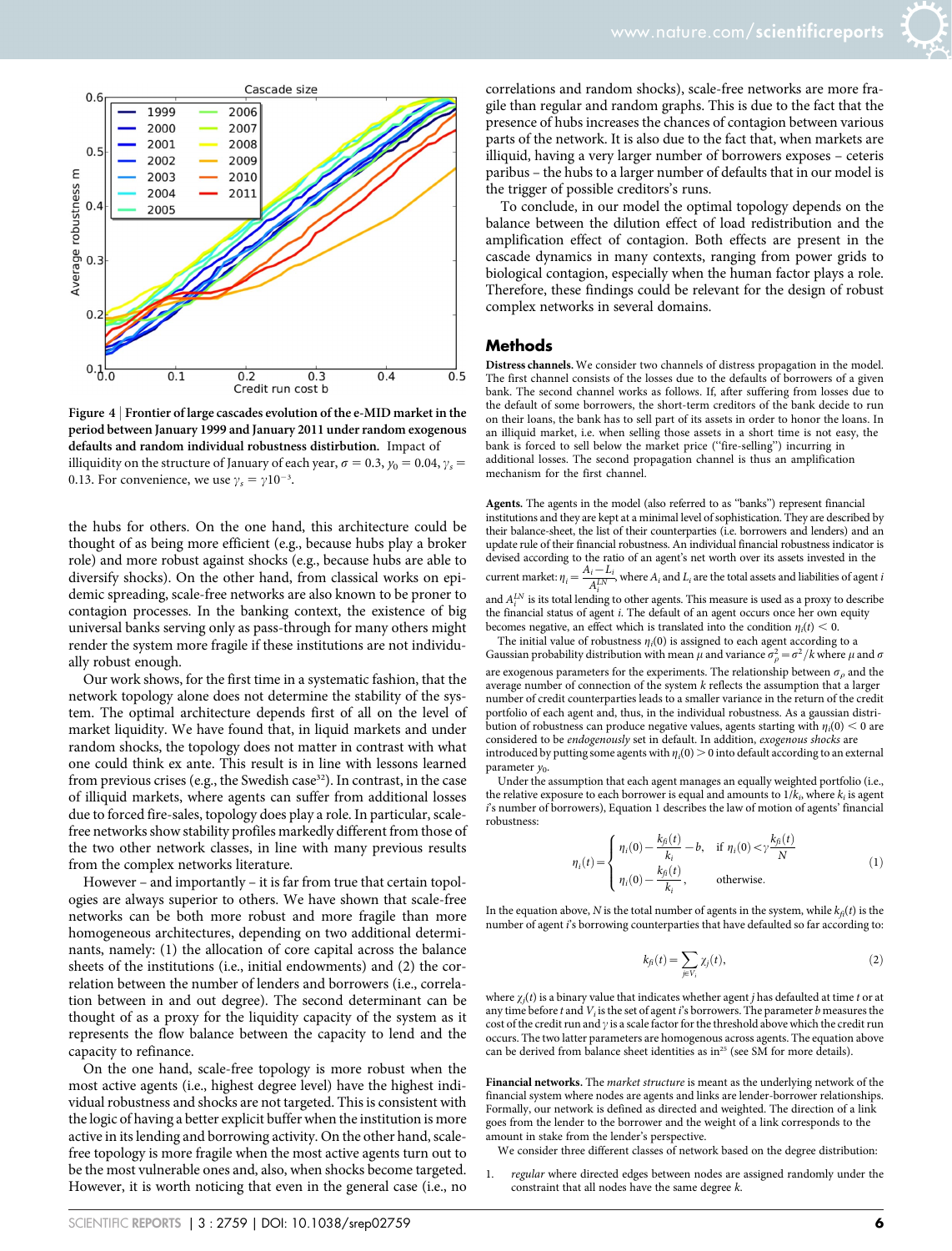2. random where the degree distribution follows a Possion distribution:

$$
P(k) = \binom{n-1}{k} p^k (1-p)^{n-1-k}
$$

3. scale-free where the degree distribution follows a power-law distribution:  $P(k) \sim$  $k^{-\alpha}$ .

Since networks are directed, two different distributions should be distinguished. The out-degree distribution characterizes the lending behavior, while the in-degree distribution describes the borrowing behavior. As a consequence, three different cases are to be investigated: (1) the impact of different out-degree distributions, (2) the impact of different in-degree distributions and (3) the impact of differently correlated in and out degree distributions. Here we will focus on the last case while the two other cases are analyzed in the SM.

In order to generate the aforementioned networks, for each class of topology, we produce two equal degree sequences with respect to the type of degree distribution. We then use the Configuration Model for directed networks<sup>33</sup> to generate a multigraph in which we finally remove all self-loops and multiple edges. Keeping the average degree very small with respect to the total size (i.e.  $0 < k < 40$  for networks of 1000 nodes) allows for the resulting degree distributions to be acceptable with respect to the class of topology they refer to (see SM).

Robustness-degree correlation. In order to also inspect the effect of the potential correlation between the degree of an agent and its financial robustness, we impose degree constraints for the individual financial robustness allocation. Two opposite scenarios are implemented, namely, the positive correlation scenario and the negative correlation scenario. In the former case, we sort the values of degree and robustness and we assign them in such a way that the most financially robust agents get the highest number of counterparties with respect to the overall distribution while the least robusts agents have the least amounts of counterparties. The latter case considers the opposite allocation of financial robustness.

Targeted defaults versus random exogenous defaults. Introducing different structural roles also allows us to inspect how the system reacts to targeted shocks under the different distributions. Random exogenous defaults refer to fact that as a result of the allocation of initial robustness according to a gaussian distribution, a fraction of agents has negative robustness and thus is in default from the beginning of the simulation. In addition, we also consider a targeted attack scenario in which we are interested in the effect of targeting the hubs, i.e. the agents with the largest number of counterparties. This type of test is in line with standard approaches in complex networks when assessing the resilience of a network. Thus, a fraction  $y_0$  of agents with  $\eta_i(0) > 0$  is chosen to be put into default at the beginning of the simulation, by selecting the top  $y_0n$  agents, ordered by decreasing values of their degree.

Simulations. All synthetic simulations start with a population of 1.000 agents, each endowed with an individual financial robustness attribute. This attribute value is obtained from a Gaussian distribution, with mean  $m$  and variance  $\sigma$ , and is either assigned randomly or with respect to the agent's degree, depending on the scenario implemented. An exogenous shock is then applied to the system by setting agents into default with respect to the scenario implemented. The amount of agents to be shocked is set up by the relative parameter  $y_0.$  Each default can, in turn, provoke the default of others and the simulation stops when no more default events are observed. At the end, the size of the cascade, i.e., the total amount of defaulted agents, is recorded. The motivation for the values of parameters relates to the study implemented in previous analytical work<sup>25</sup> along with some fine tuning in order to improve the salience and the clarity of the results being displayed. For convenience, we devise the variable  $\gamma_s$  =  $\gamma$ 10<sup>-3</sup> and use it as parameter of reference when retrieving the value of parameters for the simulations.

One simulation generates a network and runs the cascading process on it. Given a type of topology, we run 1.000 simulations for each pair of values of  $(b, m)$  and  $(k, m)$ . The mean *m* of the individual robustness distribution ranges between 0 and 1 with incremental steps of 0.01; the credit run cost b ranges between 0 and 0.5 with incremental steps of 0.01;  $k$ , the average out-degree of the nodes ranges between 5 and 40 with incremental steps of 1. Hence, to obtain each of the reported figures for the synthetic networks, we run between 10  $\times$  10<sup>6</sup> and 15  $\times$  $10^6$  simulations. In the empirical case, we run more then 66  $\times$  10<sup>6</sup> simulations. For each pair of values of  $(b, m)$  and  $(k, m)$ , we record the average cascade size. In order to provide deviation estimations, typical standard errors from the results are reported in the SM. Additionally, we also report, in the SM, results when varying the size of the system.

We then determine the average transition curve, that is, the curve representing the frontier in the parameter space between the region where large cascades occur and the region where small cascades occur. In order to do so, we define a set of thresholds  $\Theta$ . Let us take the case where the x-axis is the average degree k. For a given threshold  $\theta_i \in$  $\Theta$ , we compute  $m_{\theta_{i}k}^{*}$  for each k value, as follows:

$$
m_{\theta,k}^* = \min(m|s(m,k) \le \theta_i)
$$
\n(3)

where  $s(m, k)$  retrieves the value of the cascade size for the couple  $(m, k)$  relative to the size of the system. As an example: if  $\theta_1 = 0.9$ , then  $m_{\theta_1 k}^*$  for a given k will represent the minimum mean robustness required for the system to avoid cascades that will

wipe out more the 90% of the banks. We then compute the average minimum mean,  $\overline{m_k^*}$  defined as:

$$
\overline{m}_k^* = \frac{\sum_{\theta_i} m_{\theta_i k}^*}{n_{\Theta}},\tag{4}
$$

where  $n_{\Theta}$  is the number of thresholds. The average transition curve is the set of  $\overline{m_k^*}$ given a range of  $k$  and a set of thresholds  $\Theta$ . The same process applies when the x-axis given a range of  $k$  and a set of thresholds  $\Theta$ . The same process applies when the x-axis is the credit run cost  $b$  by replacing  $k$  with  $b$  in Eq. 3 and Eq. 4. For the synthetic results, we used  $\Theta = \{0.5, 0.6, 0.7, 0.8, 0.9\}$ . For the empirical data, for few pairs (b, m) it can happen that there is no cascades size higher then 0.8 or 0.9, due to the fact the network gets disconnected for certain years (e.g., 2009, see SM). Therefore, in this case we used the set  $\Theta = \{0.5, 0.6, 0.7\}.$ 

Technically it is questionable to call a network of 1000 nodes a scale-free graph. However, real world interbank networks in most countries consist of no more than a few hundred nodes. The theoretical question that we address in the paper is whether it would be a good idea to have an interbank market arranged like a scale-free graph in the sense of having a power-law or at least a fat-tailed degree distribution. In this perspective, we choose to generate networks with a mechanism that, while in the limit of large N would produce a true scale-free graph, for a size of 1000 or less is affected by size effects on the degree distribution. One should also bear in mind that for each choice of the parameter values we consider 1000 realizations of the network, thus accounting for variations across realizations that might result from the finite size. Finally, the size of 1000 nodes was the largest size for which it is feasible to conduct a systematic study of the phase diagram of the cascade size. We were using a computer cluster of 1084 CPU nodes running between 2.1 and 2.4 Ghz and arranged in 4 racks with memory ranging between 4 and 64 GB Ram. Each simulation (figure) would take between 20 and 30 minutes to run. Considering that we explore dozens of scenarios and that there is queuing system to use such a cluster, every experimental session requires several days.

Empirical dataset of the e-MID interbank market. For the simulations on empirical data, we use a collection of daily snapshots of the Italian interbank money market originally provided by the Italian electronic Market for Inter-bank Deposits from January 1999 to December 2011. The data is maintained by e-MID S.p.A, Societa` Interbancaria per l'Automazione, Milan, Italy and we refer to it as e-MID in the text. After aggregating the lending relations on a monthly basis, we extract the structures of interaction between banks. Hence, we use a collection of empirical networks describing the chronological evolution of the successive topologies that the Italian interbank money market went through from the beginning of 1999 up to the end of 2011.

- 1. Barrat, A., Barthlemy, M. & Vespignani, A. Dynamical processes on complex networks (Cambridge University Press, 2008).
- 2. Barabási, A. The network takeover. Nature Physics 8, 14 (2011).
- 3. Buldyrev, S., Parshani, R., Paul, G., Stanley, H. & Havlin, S. Catastrophic cascade of failures in interdependent networks. Nature 464, 1025–1028 (2010).
- 4. Battiston, S., Puliga, M., Kaushik, R., Tasca, P. & Caldarelli, G. Debtrank: Too central to fail? financial networks, the fed and systemic risk. Sci. Rep. 2 (2012).
- 5. Granovetter, M. Threshold models of collective behavior. Am. J. of Sociology 83, 1420–1443 (1978).
- 6. Watts, D. J. A simple model of global cascades on random networks. PNAS 99, 5766–5771 (2002).
- 7. Gleeson, J. P. & Cahalane, D. J. Seed size strongly affects cascades on random networks. Phys. Rev. E 75, 056103 (2007).
- 8. Lorenz, J., Battiston, S. & Schweitzer, F. Systemic risk in a unifying framework for cascading processes on networks. Eur. Phys. J. B 71, 441–460 (2009).
- Payne, J. L., Dodds, P. S. & Eppstein, M. J. Information cascades on degreecorrelated random networks. Phys. Rev. E 80, 026125 (2009).
- 10. Hackett, A., Melnik, S. & Gleeson, J. Cascades on a class of clustered random networks. Phys. Rev. E 83, 056107 (2011).
- 11. Brummitt, C. D., Lee, K.-M. & Goh, K.-I. Multiplexity-facilitated cascades in networks. Phys. Rev. E 85, 045102 (2012).
- 12. Kim, D., Kim, B. & Jeong, H. Universality class of the fiber bundle model on complex networks. Phys. Rev. Lett. 94, 25501 (2005).
- 13. Motter, A. & Lai, Y. Cascade-based attacks on complex networks. Phys. Rev. E 66, 065102 (2002).
- 14. Crucitti, P., Latora, V. & Marchiori, M. Model for cascading failures in complex networks. Phys. Rev. E 69, 045104 (2004).
- 15. Moreno, Y., Pastor-Satorras, R., Vázquez, A. & Vespignani, A. Critical load and congestion instabilities in scale-free networks. Europhys. Lett. 62, 292 (2007).
- 16. Bianconi, G. & Marsili, M. Clogging and self-organized criticality in complex networks. Phys. Rev. E 70, 035105 (2004).
- 17. Goh, K., Lee, D., Kahng, B. & Kim, D. Sandpile on scale-free networks. Phys. Rev. Lett. 91, 148701 (2003).
- 18. Brummitt, C., DSouza, R. & Leicht, E. Suppressing cascades of load in interdependent networks. PNAS 109, E680–E689 (2012).
- 19. Pastor-Satorras, R. & Vespignani, A. Epidemic dynamics in finite size scale-free networks. Phys. Rev. E 65, 035108 (2002).
- 20. Stiglitz, J. E. Risk and global economic architecture: Why full financial integration may be undesirable. Am. Econ. Rev. 100, 388–92 (2008).